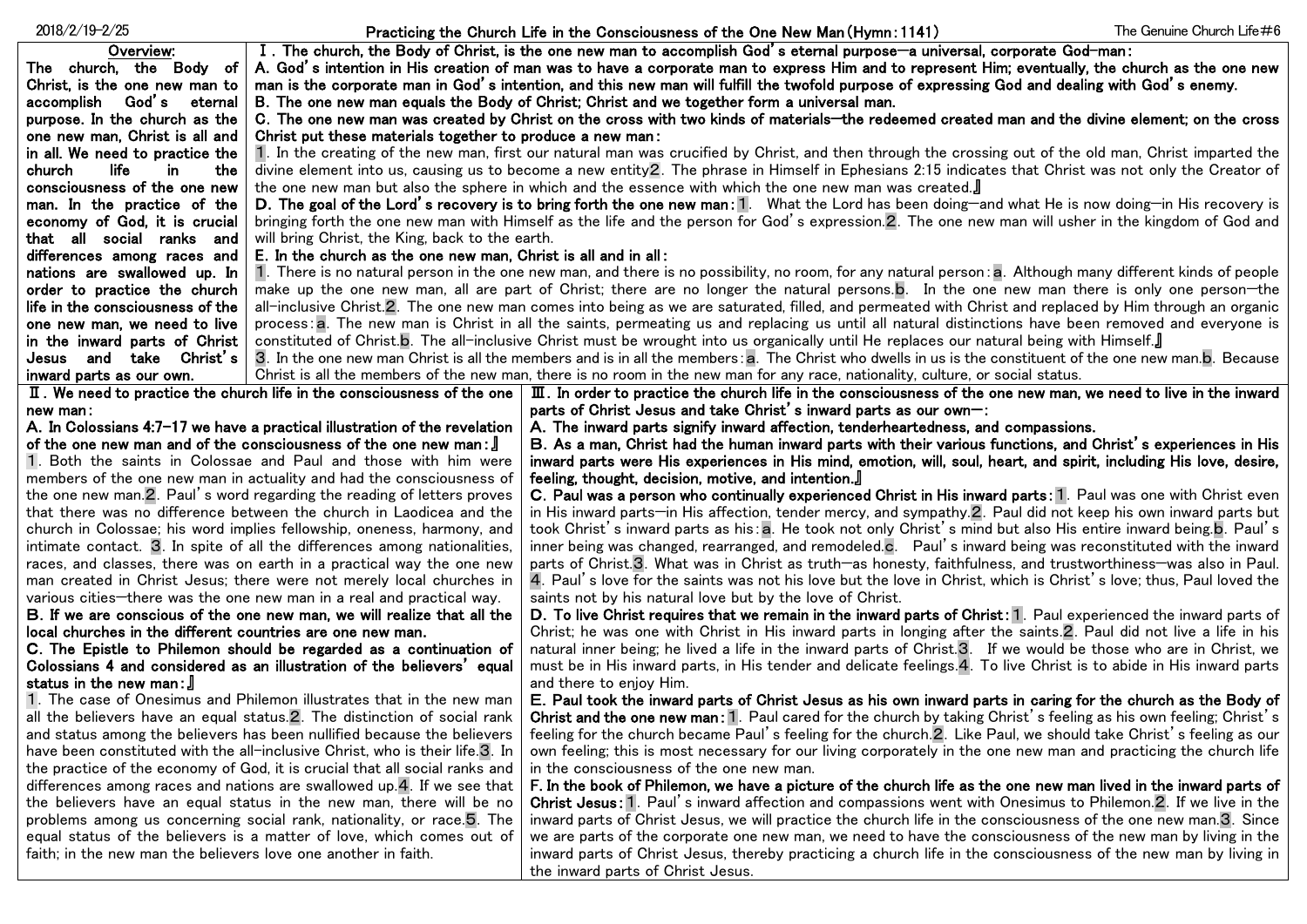Day1: Eph. 2:15 Abolishing in His flesh the law of the commandments in ordinances, that He might create the two in Himself into one new man, so making peace,

16 And might reconcile both in one Body to God through the cross, having slain the enmity by it.

Gen. 1:26 And God said, Let Us make man in Our image, according to Our likeness; and let them have dominion over the fish of the sea and over the birds of heaven and over the cattle and over all the earth and over every creeping thing that creeps upon the earth.

Day2: Eph. 4:22 That you put off, as regards your former manner of life, the old man, which is being corrupted according to the lusts of the deceit,

<u>23</u> And that you be renewed in the spirit of your mind <u>24</u> And put on the new man, which was created according to God in righteousness and holiness of the reality.

Eph. 3:17 That Christ may make His home in your hearts through faith, that you, being rooted and grounded in love,

Day3: Eph. 3:10 In order that now to the rulers and the authorities in the heavenlies the multifarious wisdom of God might be made known through the church, 11 According to the eternal purpose which He made in Christ Jesus our Lord, 12 In whom we have boldness and access in confidence through faith in Him.

Col. 1:27 To whom God willed to make known what are the riches of the glory of this mystery among the Gentiles, which is Christ in you, the hope of glory,

Day4: Philem. 7 For I had much joy and encouragement over your love, because the inward parts of the saints have been refreshed through you, brother.

1 Cor. 16:24 My love in Christ Jesus be with you all.

Philem. 10 I entreat you concerning my child, whom I have begotten in my bonds, Onesimus,

11 Who formerly was useless to you but now is useful both to you and to me.

12 Him I have sent back to you—him, that is, my very heart—

13 Whom I intended to keep with myself that on your behalf he might minister to me in the bonds of the gospel. 14 But without your mind I did not want to do anything, that your goodness would not be as of necessity, but voluntary. 15 For perhaps for this reason he was separated from you for but an hour, that you might fully have him forever,

17 If then you hold me as a partner, receive him as myself.

18 And if he has wronged you in anything or owes anything, charge that to my account.

19 I, Paul, have written with my own hand: I will repay; not to say to you that you owe me even your own self besides.

Day5: Philem. 5 Hearing of your love and the faith which you have toward the Lord Jesus and to all the saints,

16 No longer as <sup>a</sup> slave, but above a slave, a beloved brother, especially to me, but how much more to you, both in the flesh and in the Lord.

Day6: Philem. 12 Him I have sent back to you-him, that is, my very heart-

20 Yes, brother, may I have profit from you in the Lord; refresh my inward parts in Christ.

Phil. 1:8 For God is my witness how I long after you all in the inward parts of Christ Jesus.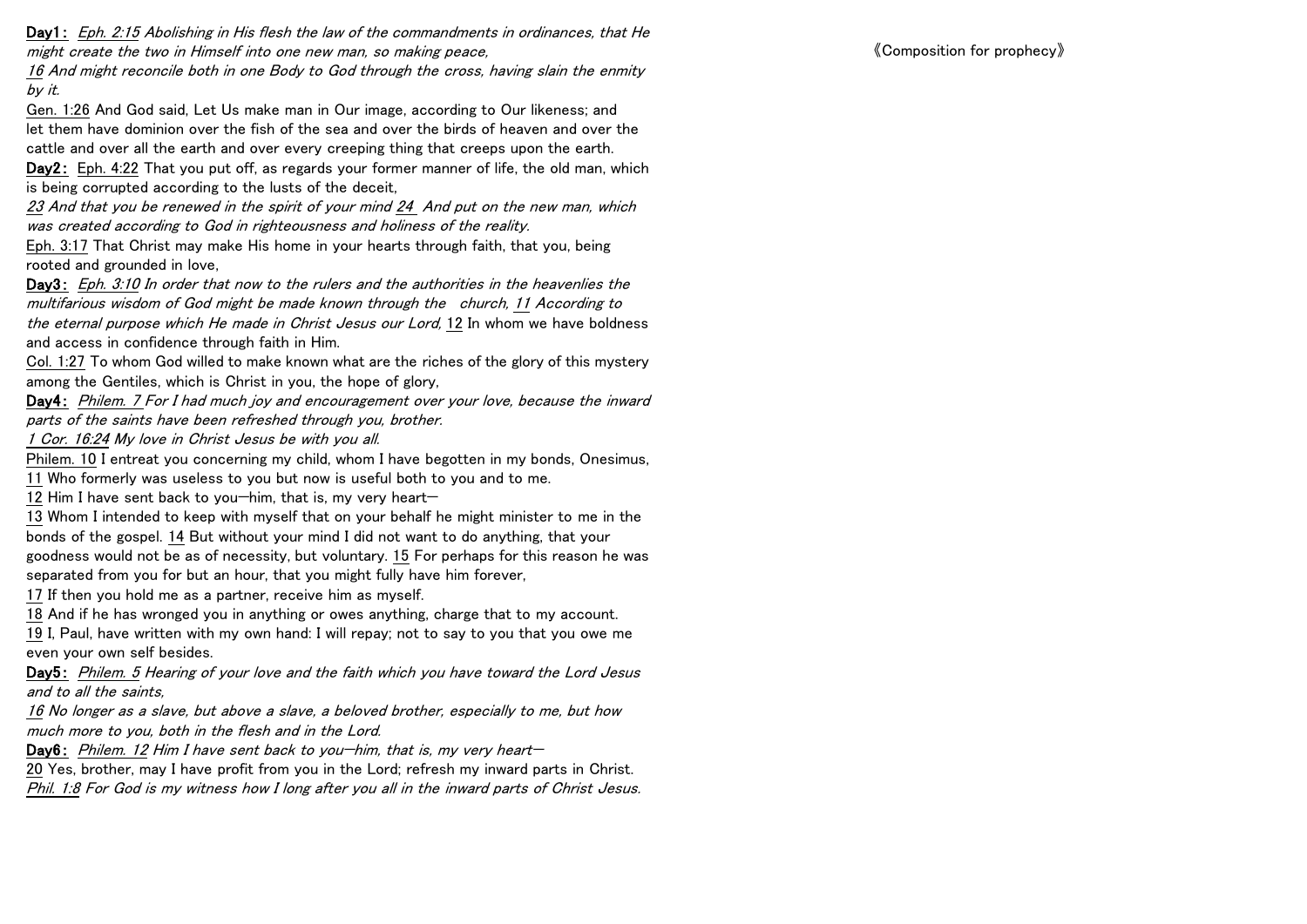### Experience $\Omega$ : Being renewed in the spirit of your mind day by day

The renewing makes us all into the new man. In this renewing we put off the old social life and put on the church life. This is putting off the old man and putting on the new man. The Lord today is doing this work on the earth, and this is the goal of the Lord's recovery today. All those who love Him, pursue Him, and follow Him on the entire earth today must be renewed in the spirit of their mind to become the one new man, taking Him as their person and living by Him. This is what the Lord wants today. All the fullness of God is embodied in Christ, and this Christ is wrought into our being to be our righteousness, our holiness, our love, and our light. This is the new man with the new man's expression. Such a new man with such an expression will usher in the kingdom of God and will bring Christ, the King, back to this earth. The goal of the Lord's recovery is to become such a new man, which is the very expression of God.

The issue of our experience and enjoyment of the all-inclusive Christ is the church as the new man. Hence, the new man comes out of our enjoyment of Christ as the fullness of God. As we enjoy Christ daily, He is wrought into us, constituted into our very being. In this way, Christ becomes our constituent. Day by day, Christ is being constituted into us. Eventually, we all shall be thoroughly constituted of Him. As a result of being constituted of Christ, we become the new man. In this new man there is no place for any natural person; there is room only for Christ. Christ is all and in all in the new man. To repeat, in the new man Christ is all the members and is in all the members.

#### For Junior/Senior High Students

In everything in your school life, experience to "be renewed in the spirit of your mind" (Eph 4:23). Originally, the mind, the major part of the soul, and the spirit are different each other. But Paul here uses the expression, "the spirit of your mind", to join the mind and the spirit. This is about the mind being set on the spirit and being ruled by the spirit. In order for you to live a blessed Christian life, it is very crucial for you to train to set your mind on the spirit and have the spirit of your mind. To have the spirit of your mind, train yourself about the followings:

- 1. You need to exercise your spirit and be burning in your spirit. Your spirit needs to become the strongest part among the body, the soul and the spirit. If your spirit is weak and your soul is strong, then your soul shall quench your spirit.
- 2. In the various situations, you need to learn not to let your mind think alone but to set your mind on the spirit to think with the Lord and to study with the Lord. Christ lives in you and is the bountiful supply for you, but if you do not set your mind on the spirit, the riches of Christ cannot come out of your spirit to your school life.

#### 3. You should pray the following prayer frequently.

Prayer 1: "Oh, Lord Jesus. I love you. While I study, let me learn to study with the Lord by setting my mind on the spirit. I should not study by myself alone. Let me experience you as my wisdom, power, endurance, and memory. Let me become a student with your testimony." Prayer 2: "Oh, Lord Jesus. In my relationship with my teacher and in my relationship with my classmates, I want to experience the uplifted humanity of Christ. My humanity is unbalanced and is biased so that I cannot maintain good relationship with various types of people. Let me eat you every day to partake your humanity. Amen!"

### Experience②: Practicing the Church Life in the Consciousness of the One New Man

In the practice of the economy of God, it is crucial that all social ranks and differences among races and nations are swallowed up.

As long as we see that the believers have an equal status in the new man, there will be no problems among us concerning social rank, nationality, or race. We shall have no problems with different peoples. Those who discriminate among people in any way do not practice the proper church life. If we would have the genuine church life, we must receive all the saints regardless of race, nationality, or social rank.

Since we are the members of the Body of Christ, we should have a feeling for the Body. First, we must take the feeling of the Head as our own feeling….Paul took the inward parts of Christ Jesus as his own inward parts in caring for the church [Phil. 1:8]. This also means that he took care of the Body of Christ by taking Christ's feeling as his own feeling. Christ's feeling became his feeling for the Body. We all should be like Paul, taking the feeling of the Head as our own feeling. This is most necessary for our living the Body life. Furthermore, we should not only take the feeling of the Head as our feeling, but also do so in the principle of caring for the Body. Paul said in 1 Corinthians 12:25b-26 that "the members would have the same care for one another. And whether one member suffers, all the members suffer with it; or one member is glorified, all the members rejoice with it." In order for us to have the Body life, we must care for our fellow members and must be full of feeling for the Body.

#### For working young saints

If you are Japanese、then you have been growing up in Japanese culture, and if you are Chinese, then you have been growing up in Chinese culture. You need to know that among the developed countries of the world, Japan has a unique environment that people in Japan are mostly Japanese. For example, in New York, not only English-speaking Caucasians, but Caucasians who speak Spanish, yellow races of Asia, and black people from Africa are mixed together. Looking worldwide, Japan is a unique country with a very small foreign population. For Japanese who grew up in such condition, prejudice against foreigners is deeply rooted within their minds. Actually, this is a big hindrance to the building of the church.

Praise the Lord. The church in Kobe is having more than one third of the saints that are Chinese-speaking, and more than 10% are Korean-speaking, and African saints. The Japanese speaking brothers and sisters are over 50% of the total number of saints. This kind of church life is a church life of one new man, and it helps the newly saved ones to go into the new church life and save them from the Japanese particularism. You should hope to have more Japanese saved and at the same time that people like Chinese, Korean, Vietnamese and Nepali who are living in Japan can be saved and come into the church life.

The Japanese government is actively accepting educated foreigners and foreigners with credentials as one of the means to solve the social problem of population declination. This maybe the human history for Japan externally, but there is the existing divine movement internally. God is trying to build the church as one new man in this kind of environment. You need to become a business person with such discernment. By doing that you can be a person with discernment and can be excellent in promoting your projects. Amen!